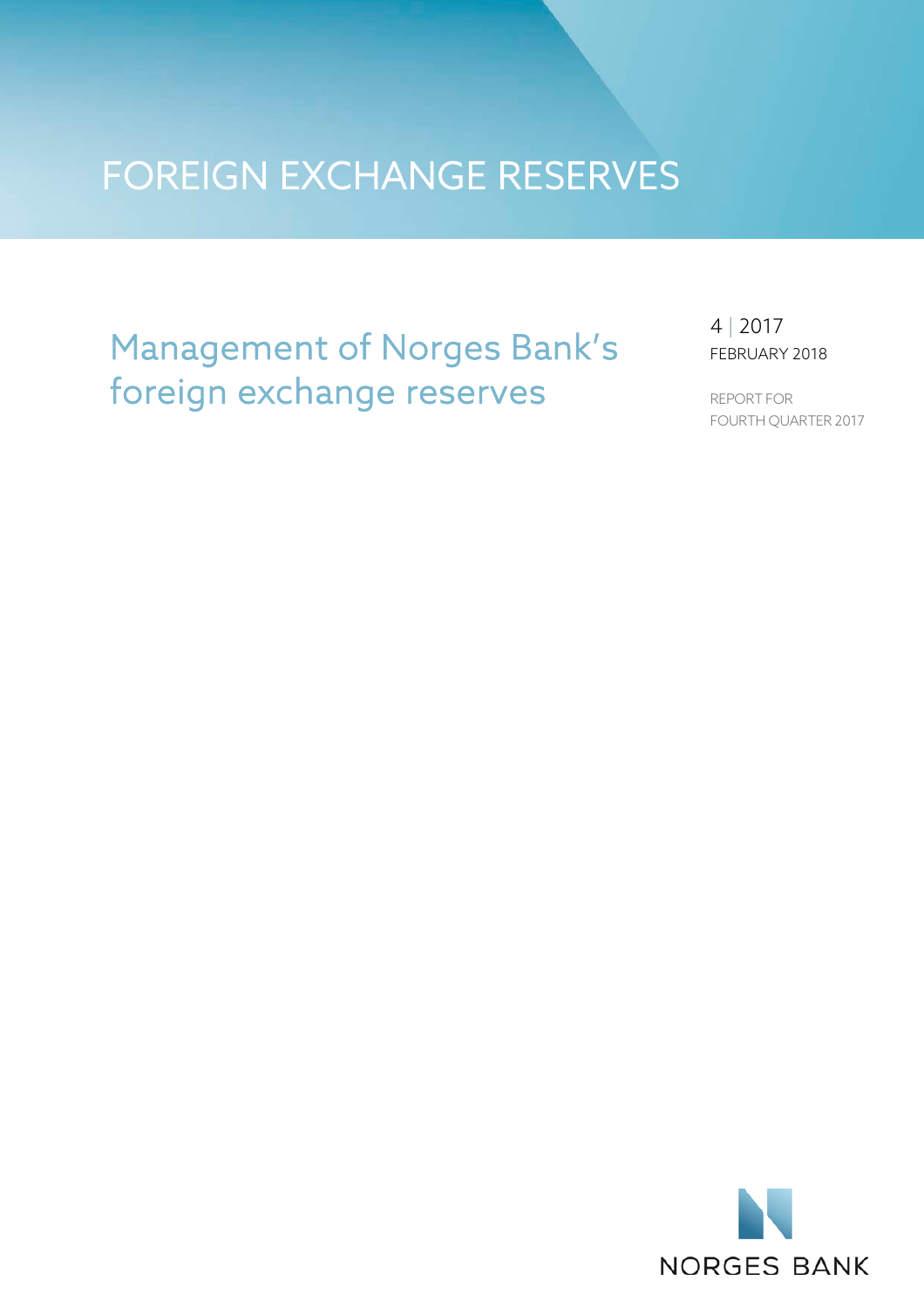# Contents

# NORGES BANK

**QUARTERLY REPORT** 4 | 2017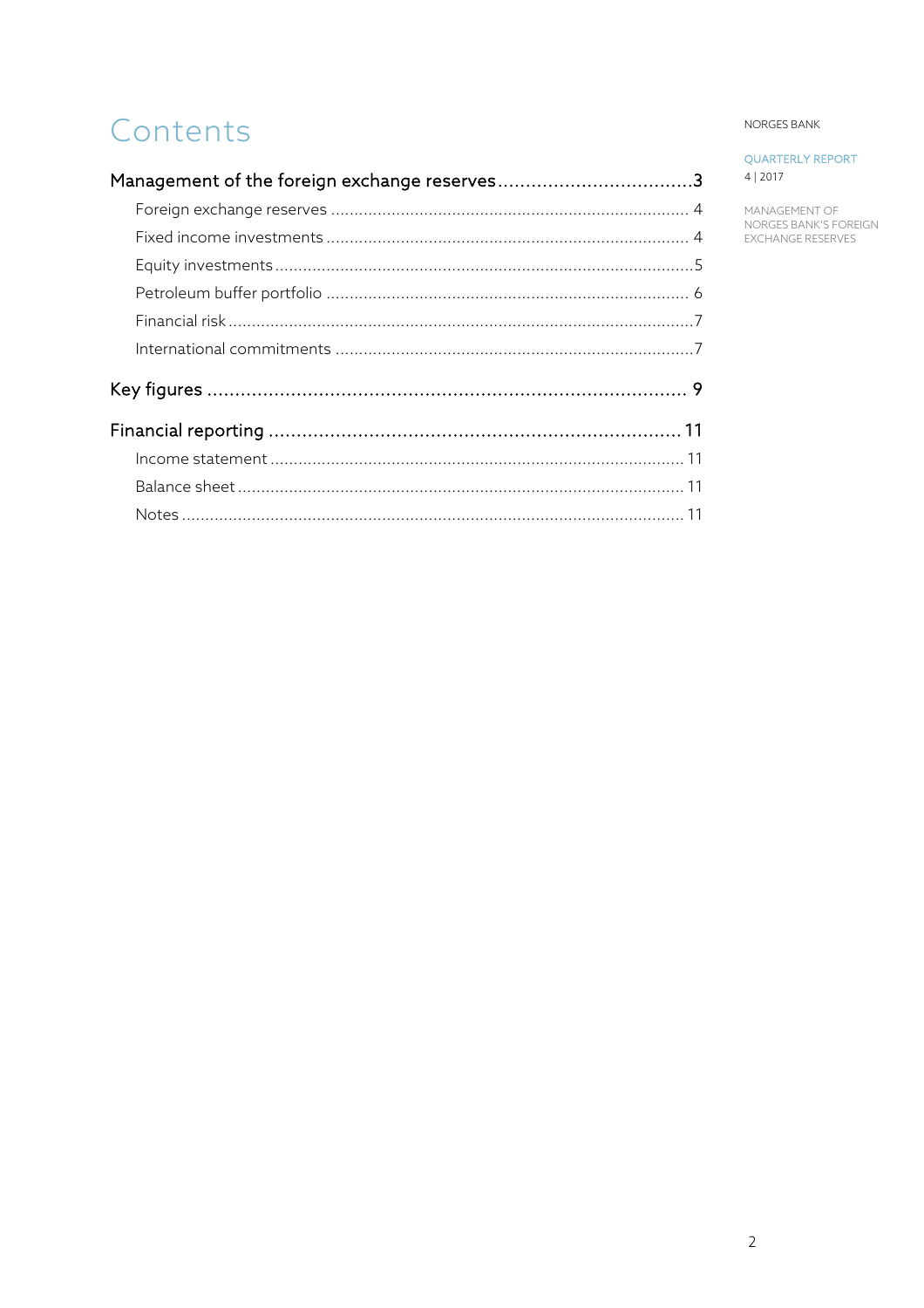# <span id="page-2-0"></span>Management of the foreign exchange reserves

The foreign exchange reserves shall be available for transactions in the foreign exchange market as part of the conduct of monetary policy or with a view to promoting financial stability and to meet Norges Bank's international commitments. The reserves are divided into an equity portfolio, a fixed income portfolio and a petroleum buffer portfolio. Norges Bank Investment Management manages the equity portfolio, while the fixed income portfolio and petroleum buffer portfolio are managed by Norges Bank Markets and ICT.

The foreign exchange reserves may be invested in cash deposits, Treasury bills and sovereign bonds, and equities listed on a regulated and recognised exchange. The fixed income portfolio's benchmark index is a market value-weighted index of all nominal government bonds with a residual maturity of between one month

and 10 years issued by France, Germany, Japan, the UK and the US. The equity portfolio's benchmark index is a taxadjusted global equity index for medium and large-sized companies limited to nine currencies. The strategic equity allocation of the total equity and fixed income portfolio is 35%.

The petroleum buffer portfolio is intended to receive the government's cash flow from petroleum activities in foreign currency and any transfers from the Government Pension Fund Global (GPFG). The purpose of the portfolio is to provide for an appropriate management of the Government's need for converting foreign currency and NOK. The petroleum buffer portfolio is invested in short-term fixed income instruments. No benchmark index has been set for the petroleum buffer portfolio.

# Main points from 2017 Q4

- The market value of the foreign exchange reserves was NOK 514.3bn at the end of 2017, an increase of NOK 35.0bn over the quarter.
- $\triangleright$  The return of the foreign exchange reserves was 1.9% in Q4, 5.3% on equity investments and negative 0.1% on fixed income investments.
- $\triangleright$  The size and liquidity of the foreign exchange reserves are regarded as sufficient for meeting Norges Bank's commitments.

|                                           | 2017 Q4                          |                       |                                  |                                 | 2017 full year                                |                            |                                  |                                 |
|-------------------------------------------|----------------------------------|-----------------------|----------------------------------|---------------------------------|-----------------------------------------------|----------------------------|----------------------------------|---------------------------------|
|                                           | ents<br>nvestm<br>ncome<br>Fixed | investments<br>Equity | Petroleum<br>buffer<br>portfolio | exchange<br>reserves<br>Foreign | $\overline{a}$<br>income<br>investme<br>Fixed | ents<br>investme<br>Equity | Petroleum<br>buffer<br>portfolio | exchange<br>reserves<br>Foreign |
| In billions of NOK                        |                                  |                       |                                  |                                 |                                               |                            |                                  |                                 |
| Market value                              | 305.3                            | 183.7                 | 25.3                             | 514.3                           |                                               |                            |                                  |                                 |
| Change during the period                  | 8.2                              | 14.3                  | 12.4                             | 35.0                            | 22.2                                          | 6.5                        | 4.6                              | 33.4                            |
| Return in NOK                             | 9.7                              | 14.3                  | 0.2                              | 24.3                            | 2.3                                           | 27.7                       | $-0.8$                           | 29.2                            |
| Return in international currency          | $-0.3$                           | 9.2                   | ٠                                | $\overline{\phantom{a}}$        | 1.3                                           | 29.9                       |                                  |                                 |
| Movements in the NOK rate                 | 10.0                             | 5.2                   | ٠                                |                                 | 1.0                                           | $-2.2$                     |                                  |                                 |
| Net transfers                             | $-1.5$                           | 0.0                   | 12.2                             | 10.7                            | 19.9                                          | $-21.2$                    | 5.5                              | 4.2                             |
| In percent                                |                                  |                       |                                  |                                 |                                               |                            |                                  |                                 |
| Return in international currency          | $-0.10$                          | 5.34                  | $\qquad \qquad \blacksquare$     | 1.87                            | 0.42                                          | 18.86                      | $\overline{\phantom{a}}$         | 6.90                            |
| Relative return in international currency | 0.01                             | $-0.01$               | $\overline{\phantom{0}}$         | 0.00                            | 0.00                                          | 0.07                       | $\sim$                           | 0.02                            |
| Return in NOK                             | 3.26                             | 8.47                  | $\overline{\phantom{a}}$         | 5.15                            | 0.80                                          | 16.86                      |                                  | 6.51                            |
| Expected relative volatility in NOK       | 0.10                             | 0.09                  |                                  |                                 |                                               |                            |                                  |                                 |

### **Table 1** Key figures

NORGES BANK

### QUARTERLY REPORT 4 | 2017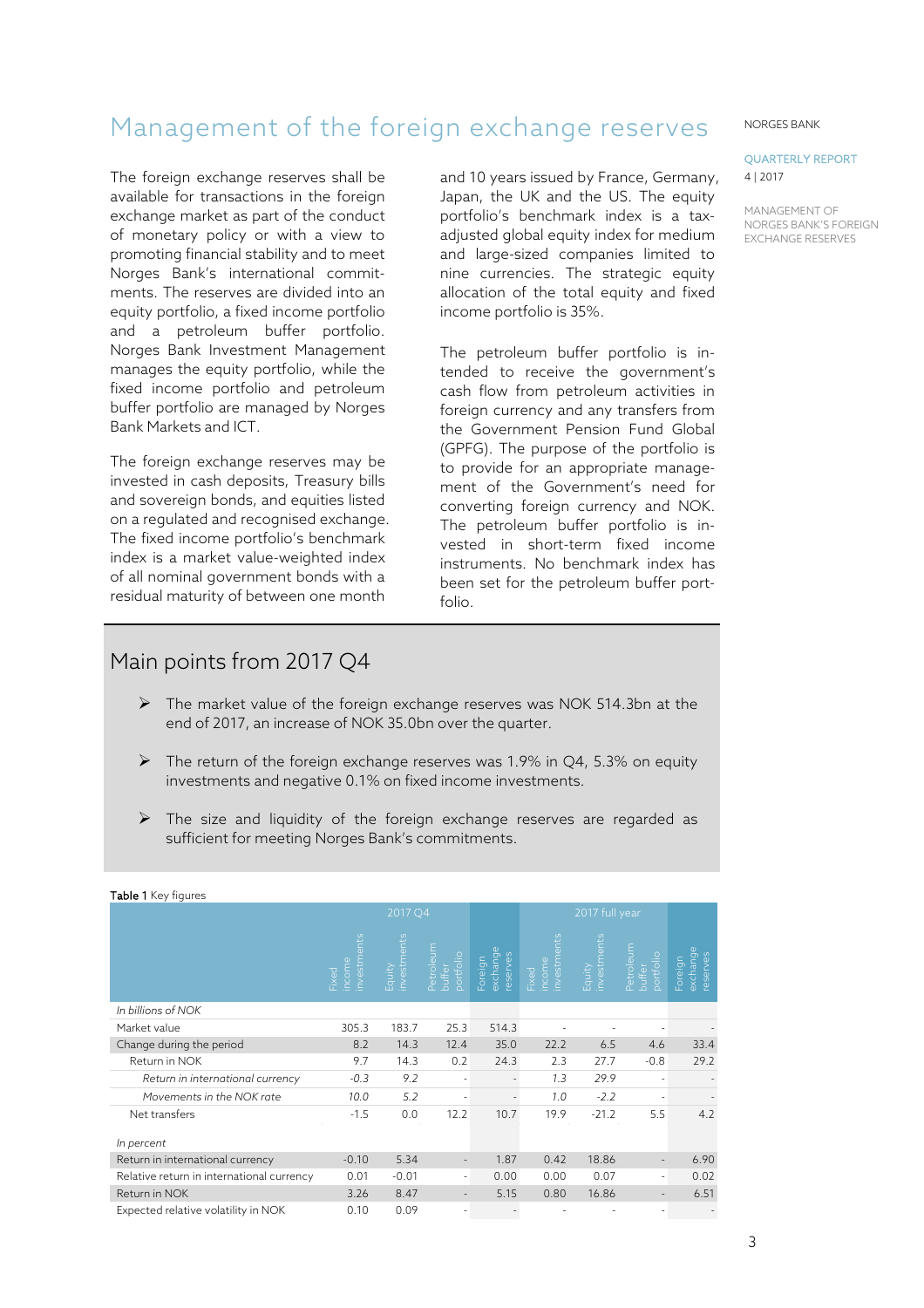# <span id="page-3-0"></span>Foreign exchange reserves

The market value of the foreign exchange reserves was NOK 514.3bn at the end of 2017. In all, the value increased by NOK 35.0bn during the quarter. This primarily reflects a weaker krone, which resulted in an increase in value equivalent to NOK 15.2bn, and a solid return on equities equivalent to NOK 9.2bn. During the quarter, a net inflow added NOK 12.2bn to the petroleum buffer portfolio, while a net outflow reduced fixed income investments by NOK 1.5bn.

Chart 1 Composition of the foreign exchange reserves. In billions of NOK



NORGES BANK

### QUARTERLY REPORT 4 | 2017

MANAGEMENT OF NORGES BANK'S FOREIGN EXCHANGE RESERVES

## INTERNATIONAL CURRENCY

The foreign exchange reserves are held for the purpose of crisis management. Movements in the krone exchange rate will affect Norges Bank's equity, but not the Bank's ability to meet commitments in foreign currency. Therefore, unless stated otherwise, return will henceforth be measured in international currency. The petroleum buffer portfolio, which is not held for the purpose of crisis management, is excluded from the measurement of return.

# <span id="page-3-1"></span>Fixed income investments

The market value of the fixed income investments at the end of 2017 Q4 was NOK 305.3bn, an increase of NOK 8.2bn since the end of Q3. This reflects a weaker krone, which accounted for an increase in value of approximately NOK 10.0bn. In international currency terms, return was negative NOK 0.3bn, approximately negative 0.1%, which was equivalent to an excess return of one basis point.

US short-term government bond yields rose markedly during the quarter, while long-term yields were little changed. The change in the yield curve reflects the continued monetary policy normalisation by the Federal Reserve. USD-denominated investments accounted for about 50% of the fixed income portfolio. Current interest income made a positive contribution to the return, while the rise in short-term government bond yields resulted in the negative contribution to total return from US dollar investments.

Investments denominated in EUR accounted for about 34% of the fixed income portfolio and earned a return in EUR of close to zero for the quarter. There were relatively wide swings in German and French government bond

yields during the quarter, but there were only minor changes in government bond yield curves in the quarter overall. The ECB's extension of its asset purchase programme resulted in a fall in European yields in early Q4, and solid key figures led to a rise towards yearend.

Continued uncertainty regarding Brexit and the ongoing negotiations between the UK and the EU led to a fall in UK long-term yields in Q4. Somewhat better-than-expected key figures and an anticipated policy rate increase by Bank of England in November may explain why there was no appreciable decline in short-term yields. The return on sterling investments made a small, albeit positive, contribution to the total return. As with sterling investments, investments in JPY accounted for about 8% of the fixed income portfolio at the end of Q4. There were minor movements in Japanese yields and the return was close to zero in Q4.

For the full year 2017, the return on fixed income investments in international currency terms was 0.42%.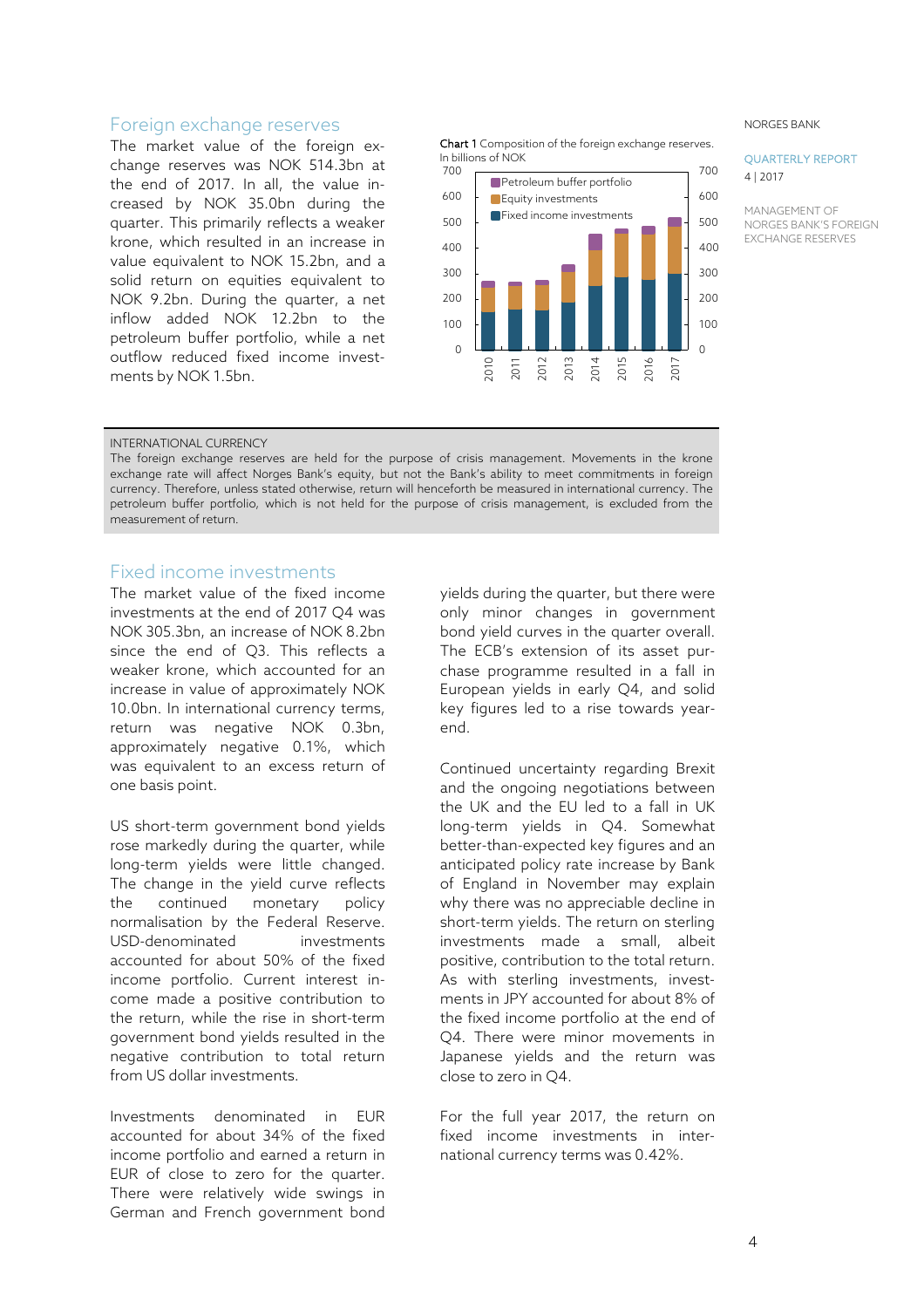Table 2 Fixed income investments by currency at the end of Q4. Market value in billions of NOK of Q4. In billions of NOK

|            | Market |       |          |        |
|------------|--------|-------|----------|--------|
|            | value  | Share | Duration | Yield  |
| Totalt     | 305.3  | 100.0 | 3.5      | 1.0    |
| USD        | 152.7  | 50.0  | 3.3      | 2.0    |
| <b>FUR</b> | 103.7  | 34.0  | 3.7      | $-0.3$ |
| GBP        | 24.4   | 8.0   | 3.9      | 0.6    |
| IPY        | 244    | 8 N   | 37       | -0 1   |

Table 3 Return on fixed income investments

|                                 | 2017<br>O4 | 2017<br>Full year |
|---------------------------------|------------|-------------------|
| In international currency terms |            |                   |
| Return (percent)                | $-0.10$    | 0.42              |
| Return (millions of NOK)        | $-328$     | 1266              |
| In NOK terms                    |            |                   |
| Return (percent)                | 3.26       | 0.80              |
| Return (millions of NOK)        | 9686       | 2296              |

|                                         | 2017<br>O4 | 2017<br>Full year |
|-----------------------------------------|------------|-------------------|
| In international currency terms         |            |                   |
| Relative return<br>(percentage points)  | 0.01       | 0.00              |
| Relative return<br>(in millions of NOK) | 22         | -1                |

**Chart 2** Principal and coupon due per year at the end of Q4. In billions of NOK



Chart 3 Return in international currency terms. Fixed income investments. Percent



**Table 4** Relative return in international currency<br>Table 4 Relative return on fixed income investments currency terms. Fixed income investments. Basis points terms. Fixed income investments. Basis points



#### BENCHMARK INDEX

The benchmark index for fixed income investments is provided by Bloomberg and is a market value-weighted index of all nominal government bonds with a residual maturity of between one month and 10 years issued by France, Germany, Japan, the UK and the US. The currency weighting in the fixed income index is 50% USD, 34% EUR, 8% GBP and 8% JPY.

# <span id="page-4-0"></span>Equity investments

The market value of the equity investments was NOK 183.7bn at the end of 2017 Q4, an increase of NOK 14.3bn from Q3. The return in international currency increased the market value by NOK 9.2bn and a weaker krone increased the value of the portfolio by a further NOK 5.2bn.

The return on equity investments was 5.3% in Q4, about 1 basis point lower than the benchmark index. At the end of Q4, approximately 62.6% of the portfolio was invested in North America, 24.5% in Europe, and 12.9% in Asia. The return in Q4 was driven by a sharp rise

in equity prices across regions and sectors. Global cyclical equities continued to perform well in Q4, partly owing to a very strong showing in the technology sector.

Asian equities posted the highest return in Q4, at 7.8%, while the return on North American and European equity investments was 6.1% and 2.2%, respectively. The technology sector posted the highest return in Q4, 8.6%, while the electricity and water supply sector posted the weakest return in the quarter, negative 0.7%.

#### NORGES BANK

## QUARTERLY REPORT 4 | 2017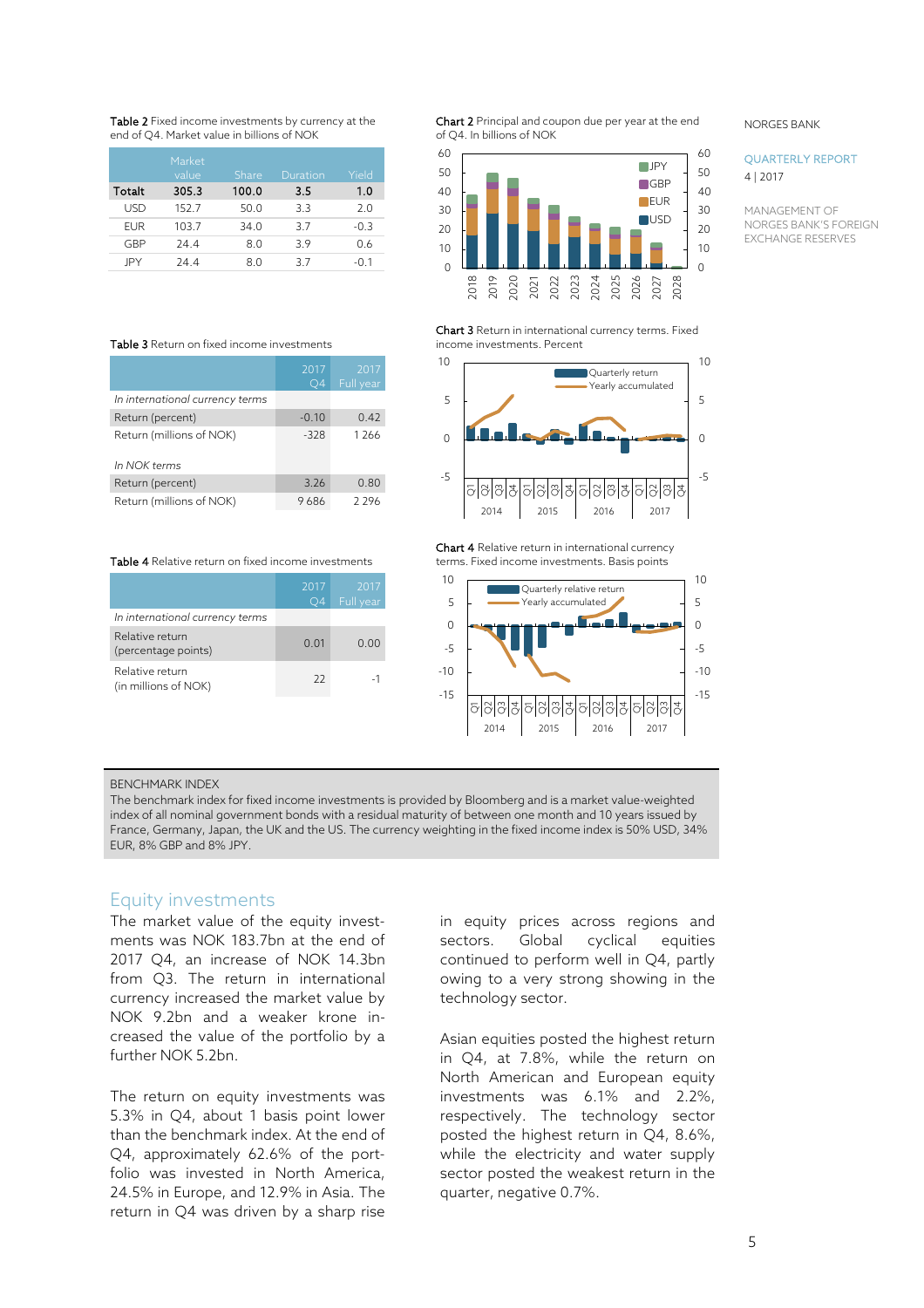For 2017 as a whole, the equity portfolio posted one of its best annual returns, 18.9%, or approximately NOK 29.9bn. Over the past five years, the annual

Table 5 Equity investments excluding cash funds by industry at end-2017 Q4. In billions of NOK

|                    | Market value | Share |
|--------------------|--------------|-------|
| Totalt             | 183.6        | 100.0 |
| Oil and gas        | 11.9         | 65    |
| Basic materials    | 8.3          | 45    |
| Industrials        | 23.0         | 12.5  |
| Consumer goods     | 21.8         | 11.9  |
| Health care        | 21.4         | 11.7  |
| Consumer services  | 20.2         | 11.0  |
| Telecommunications | 5.1          | 2.8   |
| Utilities          | 4.7          | 25    |
| Financials         | 41.2         | 22.5  |
| Technology         | 26.0         | 14.2  |

## Table 7 Return on equity investments

|                                 | 2017<br>O4 | 2017<br>Full year |
|---------------------------------|------------|-------------------|
| In international currency terms |            |                   |
| Return (percent)                | 5.34       | 18.86             |
| Return (millions of NOK)        | 9 1 7 5    | 29899             |
| In NOK terms                    |            |                   |
| Return (percent)                | 8.47       | 16.86             |
| Return (millions of NOK)        | 14 3 48    | 27704             |

|                                         | 2017<br>( )4 | 2017<br>Full year |
|-----------------------------------------|--------------|-------------------|
| In international currency terms         |              |                   |
| Relative return<br>(percentage points)  | $-0.01$      | 0.07              |
| Relative return<br>(in millions of NOK) | -26          | 86                |

return on equity investments has been 14.3%, which alone accounted for a NOK 92.5bn increase in the value of the foreign exchange reserves.

Table 6 Equity investments excluding cash funds by currency at end-2017 Q4. In billions of NOK

|            | Market value | Share |
|------------|--------------|-------|
| Totalt     | 183.6        | 100.0 |
| <b>USD</b> | 109.2        | 59.5  |
| <b>FUR</b> | 23.3         | 12.7  |
| GBP        | 12.3         | 6.7   |
| <b>JPY</b> | 18.8         | 10.3  |
| CAD        | 5.8          | 3.1   |
| <b>DKK</b> | 1.3          | 0.7   |
| CHF        | 6.0          | 3.3   |
| <b>SFK</b> | 2.0          | 1.1   |
| <b>AUD</b> | 4.9          | 26    |
|            |              |       |





**Table 8** Relative return on equity investments Chart 6 Relative return in international currency<br>terms. Equity investments. Basis points terms. Equity investments. Basis points



#### BENCHMARK INDEX

The benchmark index for equity investments is a tax-adjusted version of the FTSE All-World Developed Market Index, limited to euro area countries, the US, Japan, the UK, Canada, Australia, Switzerland, Sweden and Denmark.

# <span id="page-5-0"></span>Petroleum buffer portfolio

At the end of 2017 Q4, the market value of the petroleum buffer portfolio was NOK 25.3bn. During the quarter, NOK 14.4bn worth of foreign exchange reserves was transferred from the GPFG. In addition, approximately NOK 36.3bn

worth of foreign exchange was purchased from the State's Direct Financial Interest (SDFI). Over the quarter, Norges Bank sold approximately NOK 38.5bn worth of foreign exchange.

#### NORGES BANK

# QUARTERLY REPORT 4 | 2017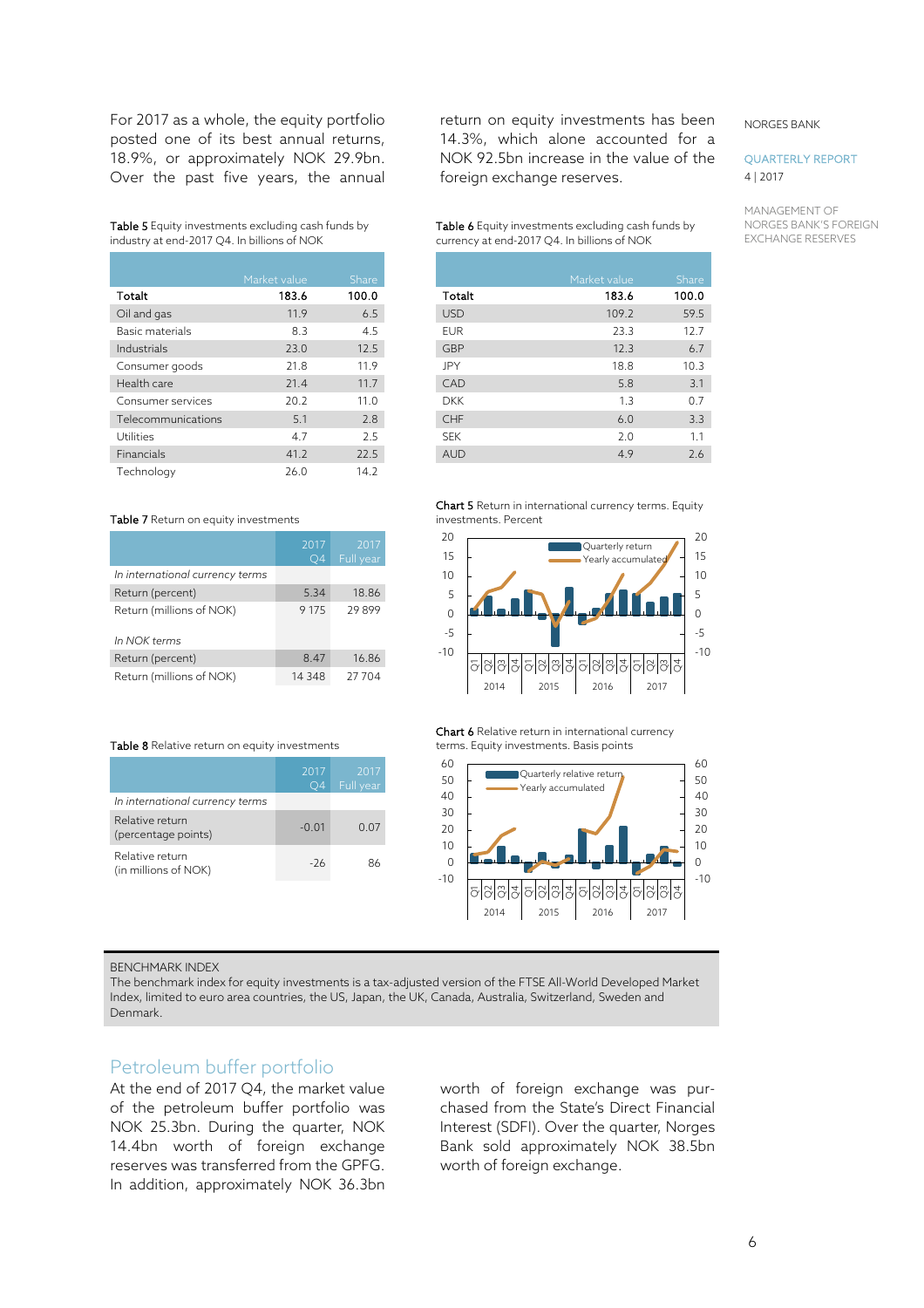# <span id="page-6-0"></span>Financial risk

The foreign exchange reserves are invested in foreign currency, while Norges Bank's liabilities are mainly denominated in NOK. This means that movements in the krone exchange rate will have a major impact on Norges Bank's earnings in NOK terms. A stronger krone will reduce the krone value of the foreign exchange reserves, while a weaker krone will increase the krone value. For the purpose of crisis management, however, the krone value of the foreign exchange reserves will be of secondary importance. Excluding changes in the krone value, the financial risk associated with the foreign exchange reserves comprises market, credit and counterparty risk.

The foreign exchange reserves' market risk is determined by the composition of investments and movements in equity prices, interest rates and credit spreads. No single measure can fully capture market risk. In this report, market risk is measured by the standard deviation in the rate of return (absolute volatility). This risk measure provides an estimate of how much the value of the portfolio can be expected to change in the course of a year. For equity and fixed income investments, expected absolute





volatility at the end of 2017 Q4 excluding exchange rate movements was 11,9% and 1,0%, respectively. This corresponds to an expected annual fluctuation in value, excluding exchange rate movements, of approximately NOK 22bn and NOK 3bn, respectively.

While absolute volatility provides an indication of how much the foreign exchange reserves are expected to fluctuate in value, relative volatility provides an indication of how much the portfolios can be expected to fluctuate in value compared with the portfolio's benchmark index. At the end of 2017, expected relative volatility was 0.09 and 0.10 percentage point for equity and fixed income investments, respectively.

Credit and counterparty risk is defined as the risk of losses if issuers or counterparties default on payment obligations. The credit risk on bond and Treasury bill investments in the foreign exchange reserves is low. According to credit ratings assigned by Fitch, the US and German governments are rated AAA, the UK and French governments are rated AA, and the Japanese government is rated A.





EXPECTED RELATIVE VOLATILITY

Under the guidelines for equities and fixed income investments issued by the governor, maximum expected relative volatility is set at 0.5 percentage point. Relative volatility of 50 basis points means that the excess return on the portfolio is expected to be within the interval ±0.5 percentage point in two out of three years.

# <span id="page-6-1"></span>International commitments

Pursuant to the Norges Bank Act, Norges Bank is obliged to meet the commitments ensuing from membership of the IMF. This membership entails a standing commitment to furnish foreign exchange for IMF loans to other member countries. See page 8 for an

overview of Norges Bank's commitments to the IMF. The size and liquidity of the foreign exchange reserves are assessed to be sufficient to meet Norges Bank's international commitments.

#### NORGES BANK

# QUARTERLY REPORT 4 | 2017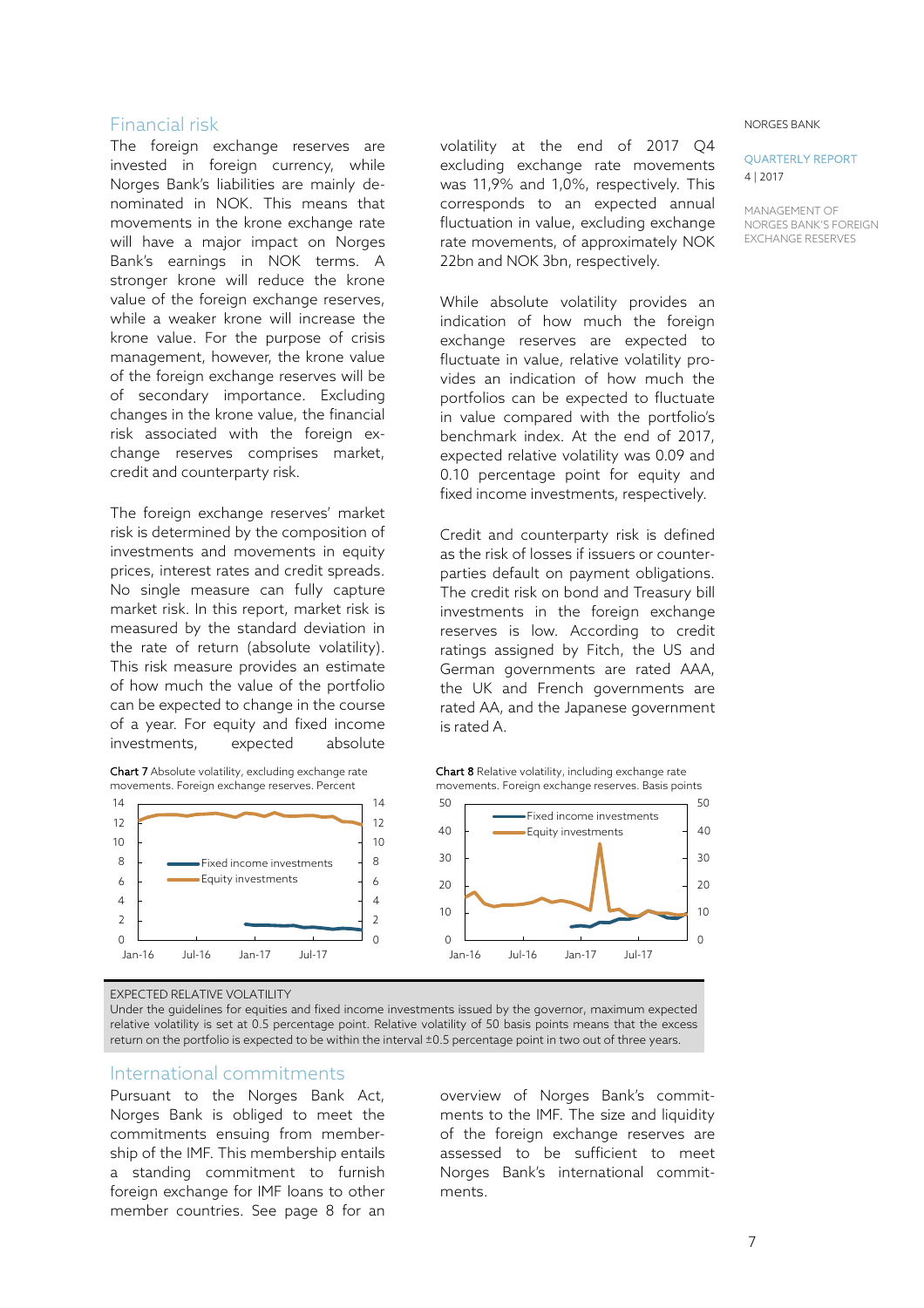# OVERVIEW OF NORGES BANK'S COMMITMENTS TO THE IMF

QUOTA In 2010, the IMF approved the 14th General Review of Quotas, which entailed a doubling of member countries' IMF quota subscriptions. Norway's quota increased to SDR 3755m.<sup>[1](#page-7-0)</sup> At the end of [2](#page-7-1)017, the amount drawn<sup>2</sup> totalled SDR 243m (Chart 9).

NAB At the same time as the quota increase, Norway's loan resource commitments under the NAB (New Arrangements to Borrow) were reduced by approximately the same amount. Norges Bank's commitments under this lending programme were reduced to SDR 1967m (Chart 10). Total outstanding drawings were SDR 218m at the end of 2017. When the IMF has a need for funds, it normally draws on quota commitments and the NAB. Commitments under the quota and NAB are SDR 5721m. At end-2017, the IMF had drawn SDR 460m. A further SDR 5261m may thus be drawn under these arrangements. Following the quota increase, the NAB plays a more traditional role as support for quota-based financing.

**BILATERAL AGREEMENTS** In 2012, Norges Bank provided the **Chart 10** NAB. In billions of SDRs IMF with a borrowing facility under a bilateral borrowing agreement of SDR 6000m, to be drawn on only in very special circumstances. This agreement expired in November 2016  $\quad_4$ and was never drawn on. On 21 April 2017, on behalf of the Ministry of Finance, Norges Bank signed a new bilateral agreement with the IMF for the same amount. The agreement applies until the end of 2019, with the possibility of a one-year extension. At year end-2017, no amounts had been drawn on the new borrowing agreement.

PRGT In June 2010, the Ministry of Finance and the IMF signed an agreement under which Norway will furnish SDR 300m in loan resources to the IMF's programme for low income countries (Povery Reduction and Growth Trust). Norges Bank is the agent for the loan and administers the commitments. This facility is now fully drawn, and under the agreement from 2010, only repayments will be made. In November 2016, a new borrowing agreement was signed under which Norway will provide the PRGT with an additional SDR 300m. At year-end 2017, no amounts had been drawn on the new borrowing agreement.

HOLDINGS OF SDRs The IMF has allocated SDR's to member countries. Member countries may change their SDR holdings by purchasing from or selling to members who have voluntarily agreed to be a counterparty in SDR transactions. In 2009, Norges Bank entered into an agreement with the IMF on the voluntary purchase and sale of SDRs, as long as holdings remain within 50%-150% of SDR allocations. In 2009, SDR allocations increased from SDR 168m to SDR 1563m. Thus, if other countries wish to sell SDRs, Norges Bank may have to increase holdings of SDRs to SDR 2345m. Purchases of SDRs are charged to the foreign exchange reserves. The agreement also gives Norges Bank the right to sell SDRs. At the end of 2017, holdings of SDRs were SDR 1605 (Chart 11).

Chart 9 IMF quota and reserve tranche position. In billions of SDRs









<span id="page-7-0"></span><sup>1</sup> Special Drawing Right (SDR). The SDR is an instrument the IMF can use to allocate international liquidity. The value of the SDR is based on a basket of five currencies: USD (42%), EUR (31%), JPY (8%), GBP (8%) and CNY (11%). At 29 December 2017, SDR 1 = NOK 11.66

 $\overline{a}$ 

QUARTERLY REPORT

NORGES BANK

4 | 2017

<span id="page-7-1"></span><sup>&</sup>lt;sup>2</sup> The amount drawn is equal to Norway's reserve position in the IMF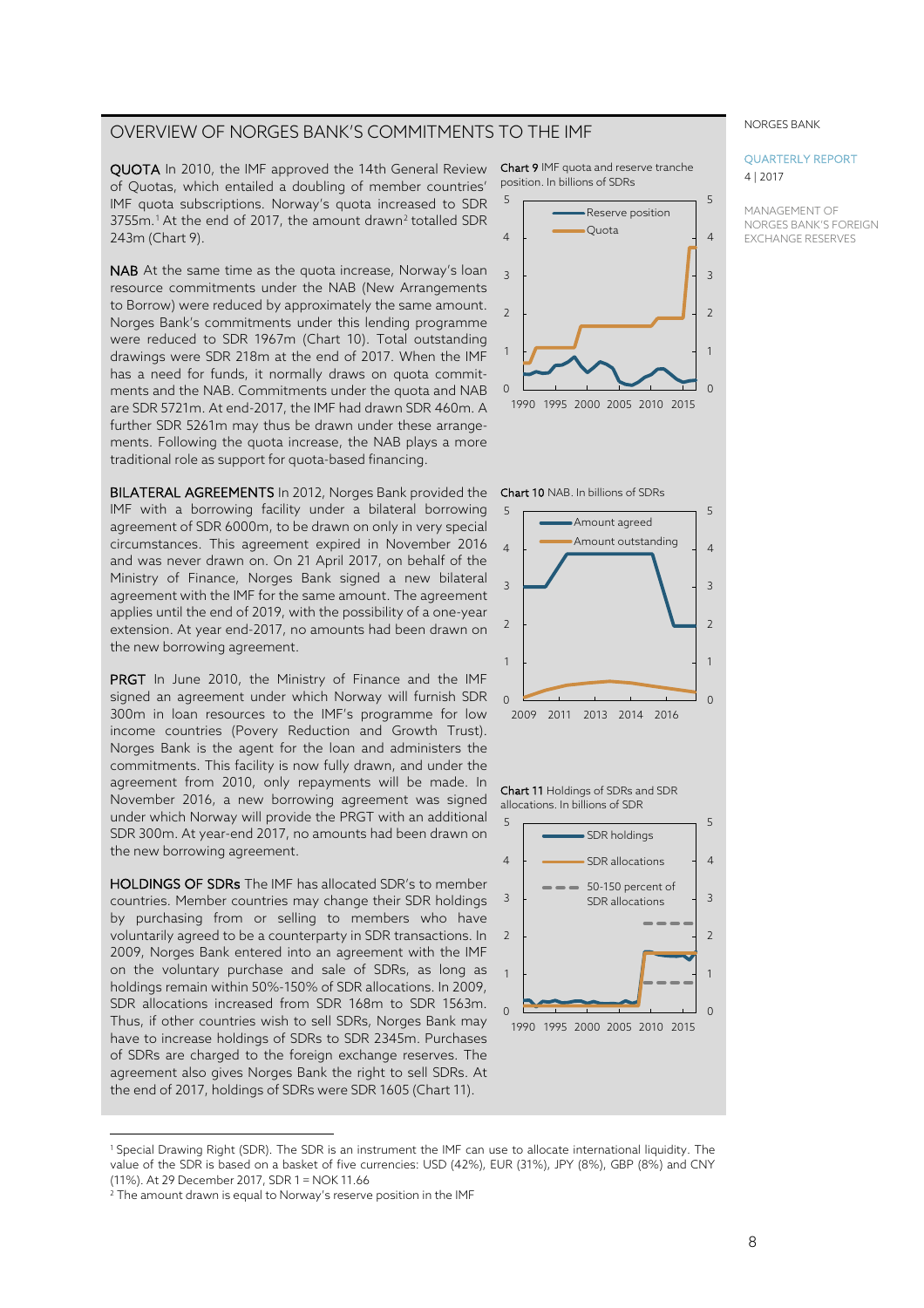# <span id="page-8-0"></span>Key figures

# Table 9 Market value of the foreign exchange reserves. In billions of NOK

|                                                     | 2017<br>Q <sub>4</sub> | 2017<br>Q <sub>3</sub> | 2017<br>Q <sub>2</sub> | 2017<br>Q1 | 2017<br>Full year |
|-----------------------------------------------------|------------------------|------------------------|------------------------|------------|-------------------|
| Market value of fixed income and equity investments | 489.0                  | 466.4                  | 476.1                  | 473.3      |                   |
| Change in market value                              | 22.6                   | $-9.7$                 | 2.8                    | 13.1       | 28.7              |
| Return in NOK                                       | 74.0                   | $-10.1$                | 3.4                    | 12.7       | 30.0              |
| Return in international currency                    | 8.8                    | 7.8                    | 5.6                    | 9.0        | 31.2              |
| Change due to movements in the krone exchange       | 15.2                   | $-17.9$                | $-2.2$                 | 3.7        | $-1.2$            |
| Net transfers                                       | $-1.5$                 | 0.4                    | $-0.6$                 | 0.4        | $-1.3$            |
|                                                     |                        |                        |                        |            |                   |
| Market value of the petroleum buffer portfolio      | 25.3                   | 12.9                   | 25.2                   | 21.8       |                   |
| Change in market value                              | 12.4                   | $-12.3$                | 3.4                    | 1.1        | 4.6               |
| Return in NOK                                       | 0.2                    | $-1.0$                 | $-0.2$                 | 0.1        | $-0.8$            |
| Net transfers                                       | 12.2                   | $-11.3$                | 3.6                    | 1.0        | 5.5               |
| Foreign exchange purchases from the SDFI            | 36.3                   | 29.4                   | 35.8                   | 39.1       | 140.5             |
| Foreign exchange purchases in the market            | $-38.5$                | $-51.0$                | $-48.5$                | $-61.6$    | $-199.6$          |
| Transfers from the GPFG                             | 14.4                   | 10.4                   | 16.3                   | 23.4       | 64.5              |
|                                                     |                        |                        |                        |            |                   |
| Market value of the foreign exchange reserves       | 514.3                  | 479.3                  | 501.3                  | 495.1      |                   |

Table 10 Return on the foreign exchange reserves in international currency terms. Percent

|                                                        | 2017<br>$\overline{O4}$ | 2017<br>Q <sub>3</sub> | 2017<br>Q <sub>2</sub> | 2017<br>Ο1 | 2017<br>Full year |
|--------------------------------------------------------|-------------------------|------------------------|------------------------|------------|-------------------|
|                                                        |                         |                        |                        |            |                   |
| Return on fixed income investments                     | $-0.10$                 | 0.28                   | 0.26                   | $-0.01$    | 0.42              |
| Return on equity investments                           | 5.34                    | 4.27                   | 2.85                   | 5.22       | 18.86             |
| Return on the foreign exchange reserves <sup>1</sup>   | 1.87                    | 1.69                   | 1.17                   | 2.00       | 6.90              |
|                                                        |                         |                        |                        |            |                   |
| Return on benchmark index for fixed income investments | $-0.11$                 | 0.27                   | 0.26                   | 0.00       | 0.42              |
| Return on benchmark index for equity investments       | 5.35                    | 4.17                   | 2.81                   | 5.29       | 18.79             |
|                                                        |                         |                        |                        |            |                   |
| Relative return on fixed income investments            | 0.01                    | 0.00                   | 0.00                   | $-0.01$    | 0.00              |
| Relative return on equity investments                  | $-0.01$                 | 0.09                   | 0.04                   | $-0.06$    | 0.07              |
| Excluding the petroleum buffer portfolio               |                         |                        |                        |            |                   |

Table 11 Return on the foreign exchange reserves in NOK terms. Percent

|                                                        | 2017<br>$\overline{O4}$ | 2017<br>O <sub>3</sub> | 2017<br>O <sub>2</sub> | 2017<br>O1 | 2017<br>Full year |
|--------------------------------------------------------|-------------------------|------------------------|------------------------|------------|-------------------|
|                                                        |                         |                        |                        |            |                   |
| Return on fixed income investments                     | 3.26                    | $-3.28$                | 0.20                   | 0.72       | 0.80              |
| Return on equity investments                           | 8.47                    | $-0.03$                | 1.67                   | 6.00       | 16.86             |
| Return on the foreign exchange reserves <sup>1</sup>   | 5.15                    | $-2.13$                | 0.72                   | 2.75       | 6.51              |
|                                                        |                         |                        |                        |            |                   |
| Return on benchmark index for fixed income investments | 3.25                    | $-3.29$                | 0.20                   | 0.73       | 0.80              |
| Return on benchmark index for equity investments       | 8.49                    | $-0.12$                | 1.62                   | 6.07       | 16.79             |
|                                                        |                         |                        |                        |            |                   |
| Relative return on fixed income investments            | 0.01                    | 0.00                   | 0.00                   | $-0.01$    | 0.00              |
| Relative return on equity investments                  | $-0.02$                 | 0.09                   | 0.04                   | $-0.07$    | 0.07              |
| Excluding the petroleum buffer portfolio               |                         |                        |                        |            |                   |

NORGES BANK

# QUARTERLY REPORT 4 | 2017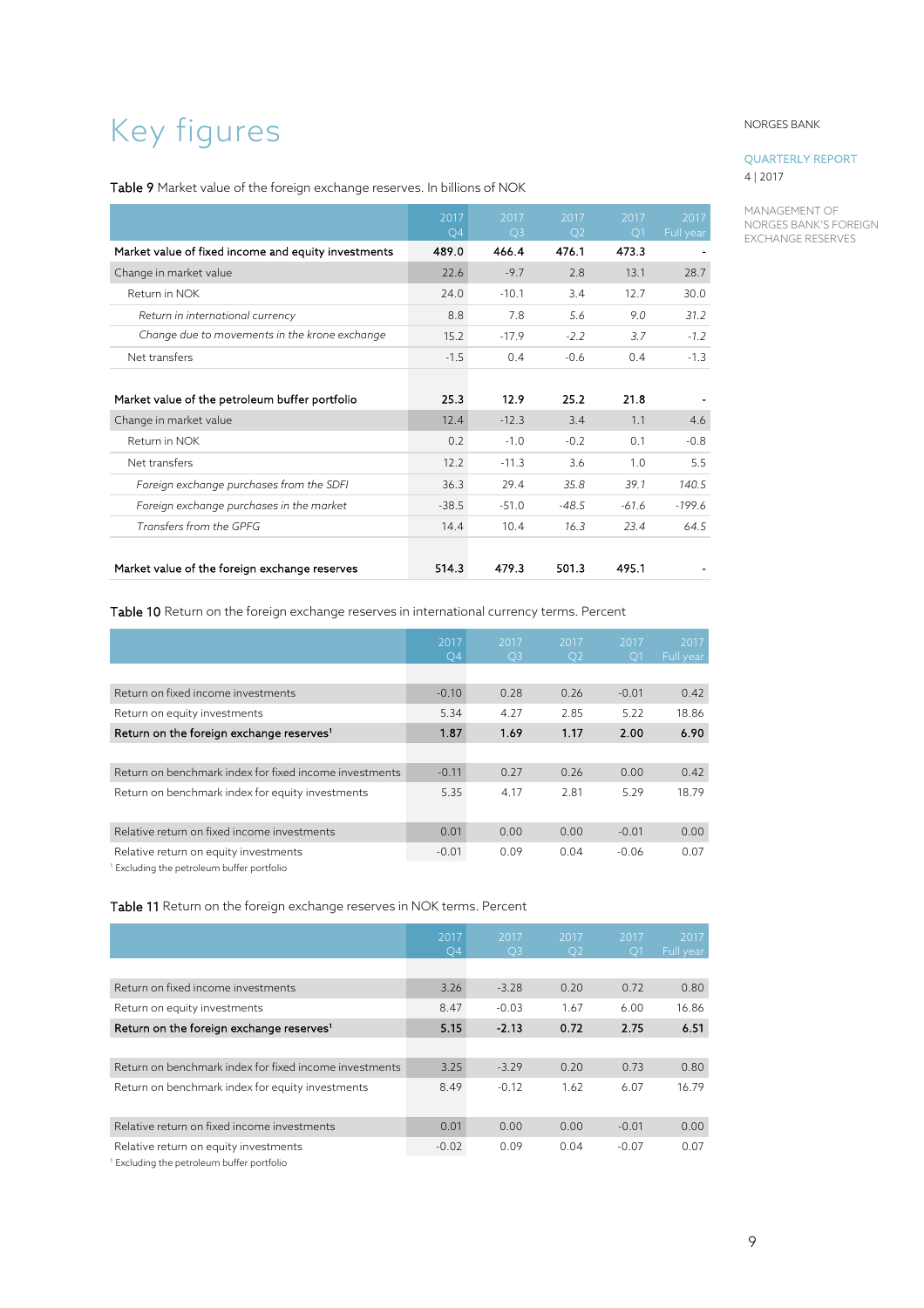# Table 12 Key figures at the end of 2017 Q4. Annualised data measured in international currency. Percent

|                                           | Past<br>vear | Past<br>3 years | Past<br>5 years | Past<br>10 years |
|-------------------------------------------|--------------|-----------------|-----------------|------------------|
|                                           |              |                 |                 |                  |
| Return on the foreign exchange reserves   | 6.90         | 4.36            | 6.05            | 4.81             |
| Fixed income investments                  |              |                 |                 |                  |
| Return on fixed income investments        | 0.42         | 0.73            | 1.38            | 3.37             |
| Return on benchmark index                 | 0.42         | 0.75            | 1.38            | 3.00             |
| Relative return                           | 0.00         | $-0.02$         | 0.00            | 0.37             |
|                                           |              |                 |                 |                  |
| Realised absolute volatility <sup>1</sup> | 1.14         | 1.80            | 2.00            | 3.24             |
| Realised relative volatility <sup>1</sup> | 0.05         | 0.06            | 0.08            | 1.52             |
| Information rate $( R)^2$                 | $-0.03$      | $-0.35$         | 0.00            | 0.24             |
| Equity investments                        |              |                 |                 |                  |
| Return on fixed income investments        | 18.86        | 10.78           | 14.26           | 6.92             |
| Return on benchmark index                 | 18.79        | 10.57           | 13.98           | 6.71             |
| Relative return                           | 0.07         | 0.21            | 0.28            | 0.21             |
|                                           |              |                 |                 |                  |
| Realised absolute volatility <sup>1</sup> | 3.18         | 10.02           | 9.17            | 14.73            |
| Realised relative volatility <sup>1</sup> | 0.09         | 0.15            | 0.16            | 0.31             |
| Information rate $( R)^2$                 | 0.75         | 1.34            | 1.68            | 0.67             |

1 Realised volatility is a measure of the fluctuation in monthly return values, expressed here by the annualised empirical standard deviation. Absolute/relative volatility expresses risk related to absolute/relative return

2 IR is a risk-adjusted return measure. IR is the ratio between excess return and the portfolio's realised relative market risk (measured by relative volatility)

|                                        |                                           | Recognised in the balance sheet |                       |             |                 |
|----------------------------------------|-------------------------------------------|---------------------------------|-----------------------|-------------|-----------------|
|                                        | Loan resource<br>commitments <sup>2</sup> | Drawn on<br>commitments         | Subscrip-<br>tion $3$ | <b>SDRs</b> | Total<br>amount |
| Financial assets                       |                                           |                                 |                       |             |                 |
| IMF subscription (quota)1              |                                           |                                 | 43 815                |             | 43815           |
| Holdings of SDRs                       |                                           |                                 |                       | 18729       | 18729           |
| Loans to the IMF - NAB                 | 22923                                     | 2539                            |                       |             | 2539            |
| Loans to the IMF - Bilateral agreement | 69934                                     |                                 |                       |             |                 |
| Loans to the IMF - PRGT                | 6993                                      | 2882                            |                       |             | 2882            |
| Claims on the IMF                      |                                           | 5421                            | 43815                 | 18729       | 67965           |
| <b>Financial liabilities</b>           |                                           |                                 |                       |             |                 |
| Krone liability to the IMF             |                                           |                                 | 40 981                |             | 40 981          |
| Equivalent value of SDR allocations    |                                           |                                 |                       | 18 2 4 0    | 18 240          |
| Liabilities to the IMF                 |                                           |                                 | 40 981                | 18 240      | 59 221          |
|                                        |                                           |                                 |                       |             |                 |
| Net positions with the IMF             | $\blacksquare$                            | 5 4 21                          | 2834                  | 489         | 8744            |

<sup>1</sup> The IMF allocates quotas to member countries which primarily reflect member countries' relative size in the world economy. The quota provides the basis for determining the member country's voting power in the IMF, the member's financial contribution to the IMF, the amount of financing the member can access in the event of balance of payments problems and the amount of SDRs the member is allocated<br><sup>2</sup> Commitments giving the IMF a borrowing facility with Norges Bank up to an agreed amo

<sup>3</sup> The net subscription is referred to as the reserve tranche position (RTP) comprising Norway's IMF quota less Norway's krone liability to the IMF, ie the net amount at the bottom of the column

#### NORGES BANK

# QUARTERLY REPORT 4 | 2017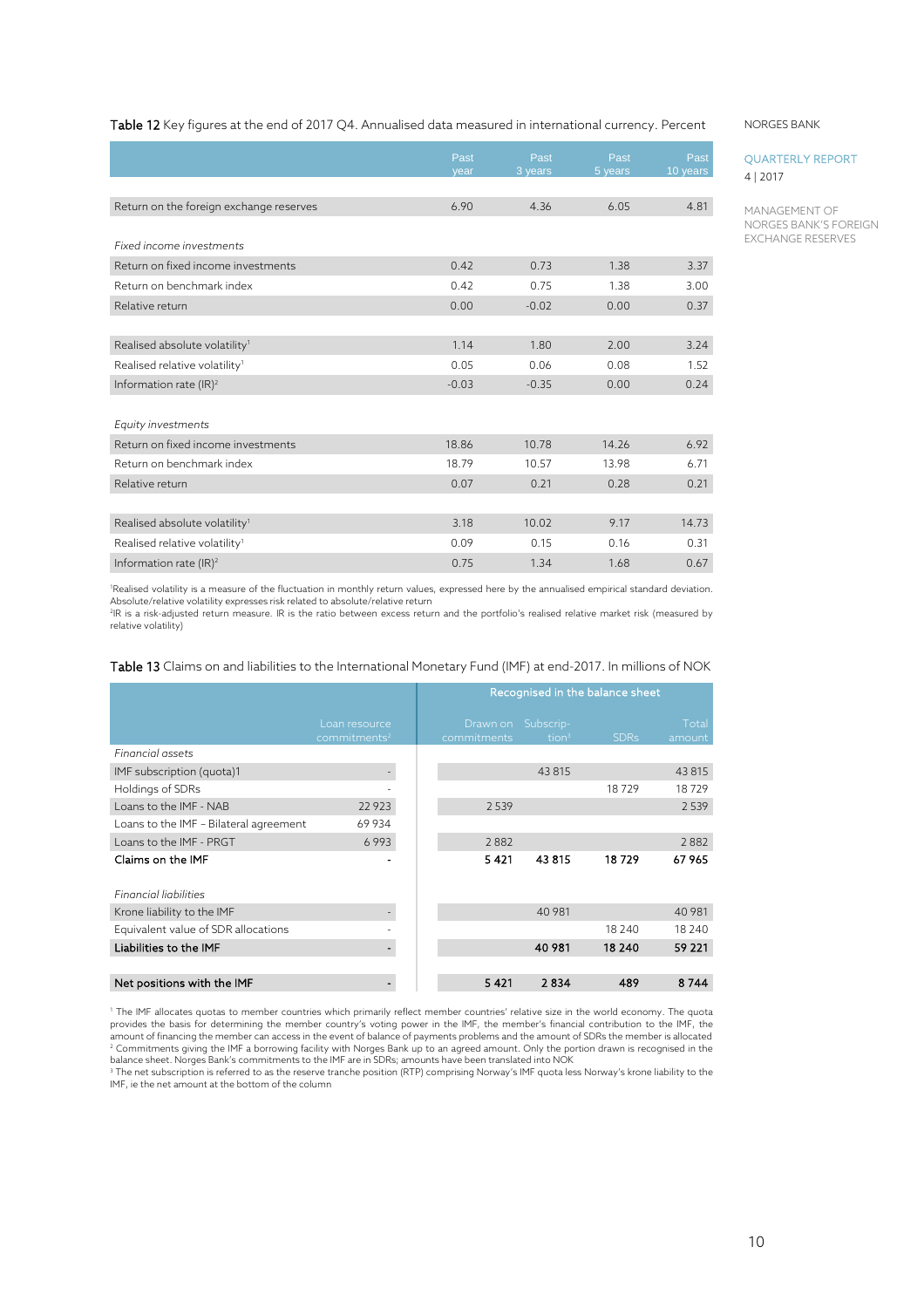# <span id="page-10-0"></span>Financial reporting

# <span id="page-10-1"></span>Income statement

|                                                                                       | 2017            | 2016            | 2017      | 2016      |
|---------------------------------------------------------------------------------------|-----------------|-----------------|-----------|-----------|
| Amounts in NOK millions                                                               | $\overline{O4}$ | $\overline{O4}$ | Full year | Full year |
| Net income/expense from financial instruments                                         |                 |                 |           |           |
| Net income/expenses from:                                                             |                 |                 |           |           |
| Equities                                                                              | 10 905          | 11790           | 29 0 3 3  | 14705     |
| <b>Bonds</b>                                                                          | $-291$          | $-3702$         | 1618      | 3868      |
| Financial derivatives                                                                 |                 | 13              | $-92$     | 18        |
| Secured lending                                                                       | 33              | 25              | 163       | 120       |
| Interest income/expense from deposits and short-term borrowing                        | $\overline{2}$  | $-4$            | 5         | $-2$      |
| Tax expenses                                                                          | $-6$            | $-4$            | $-71$     | $-76$     |
| Other financial income/expenses                                                       |                 |                 | $-5$      | 5         |
| Net income/expense from financial instruments<br>before foreign exchange gains/losses | 10 643          | 8 1 1 8         | 30 651    | 18 638    |
| Foreign exchange gains/losses                                                         | 13653           | 15730           | $-1507$   | $-19854$  |
| Net income/expense from financial instruments                                         | 24 296          | 23848           | 29 144    | $-1216$   |

# <span id="page-10-2"></span>Balance sheet

| Amounts in NOK millions            | 31 Dec. 2017   | 31 Dec. 2016   |
|------------------------------------|----------------|----------------|
| <b>Financial assets</b>            |                |                |
| Deposits in banks                  | 8 3 7 6        | 22 5 9 6       |
| Secured lending                    | 25559          | 26774          |
| Unsettled trades                   | 2046           | 250            |
| Equities                           | 173 203        | 166758         |
| Equities lent                      | 10584          | 10 437         |
| <b>Bonds</b>                       | 299 357        | 272 321        |
| Financial derivatives              | $\overline{2}$ | $\overline{2}$ |
| Other financial assets             | 473            | 1956           |
| <b>Total financial assets</b>      | 519 600        | 501 094        |
|                                    |                |                |
| <b>Financial liabilities</b>       |                |                |
| Secured borrowing                  | 286            | 2 4 1 2        |
| Unsettled trades                   | 6617           | 18542          |
| Financial derivatives              | 10             |                |
| Other financial liabilities        | 292            |                |
| <b>Total financial liabilities</b> | 7 2 0 5        | 20 954         |
| Net foreign exchange reserves      | 512 395        | 480 140        |

# <span id="page-10-3"></span>Notes

Note 1 Accounting policies, significant estimates and critical accounting judgements

These financial statements and notes pertain solely to Norges Bank's foreign exchange reserves at 31 December 2017. Pursuant to Section 30, second paragraph, of the Norges Bank Act, the

financial statements of Norges Bank have been prepared in accordance with the Accounting Act and the Regulation concerning annual financial reporting for Norges Bank, which has been laid down by the Ministry of Finance. The regulation requires that Norges Bank's financial statements are prepared in

#### NORGES BANK

# QUARTERLY REPORT 4 | 2017